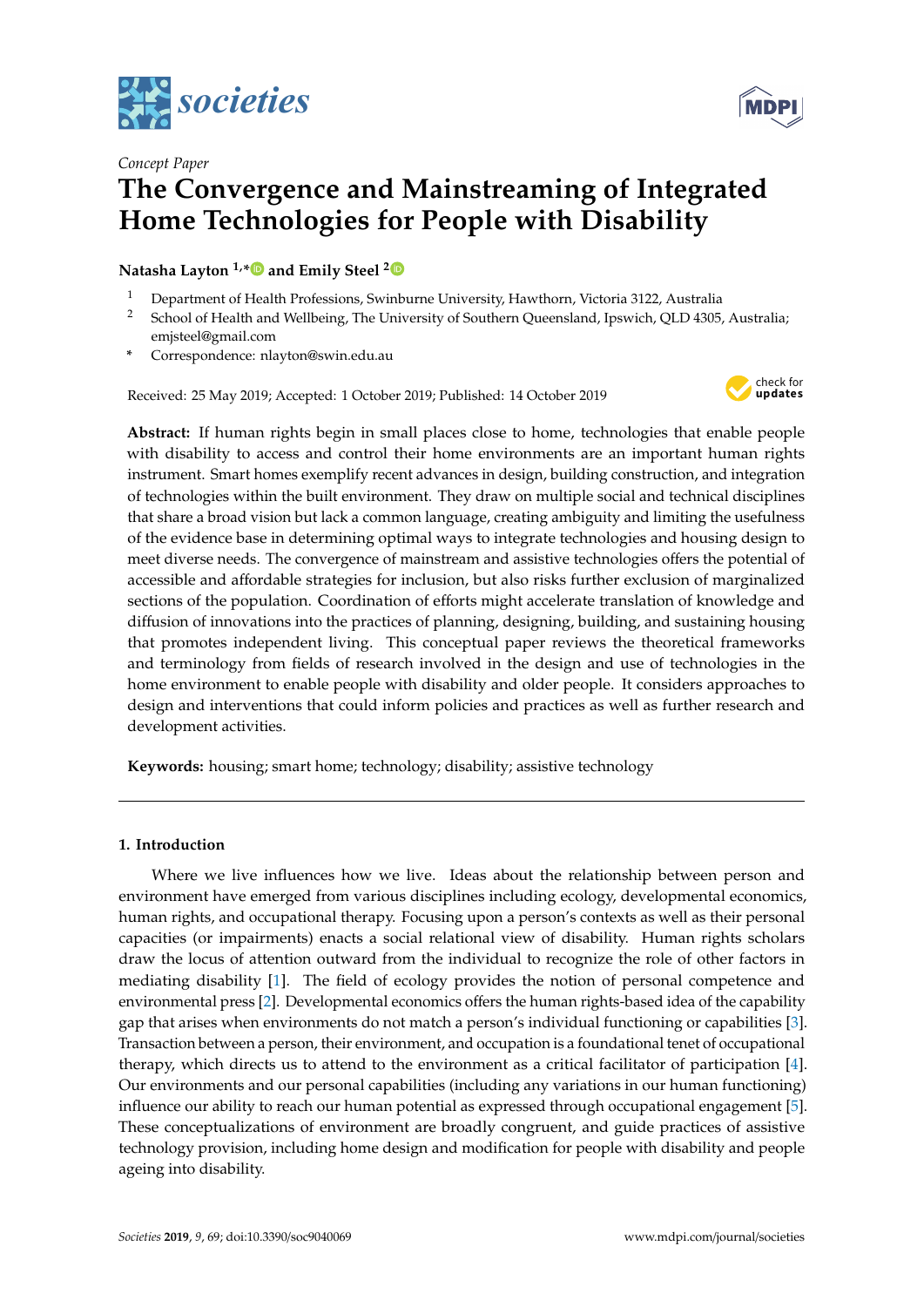However, a closer look reveals discrepancies in language and assumptions that can be problematic in the context of a convergence of mainstream and specially designed products. A "lack of national and international consensus on terminology, classification or taxonomy of devices, products or service models" was noted in the Cochrane Review of smart home technologies within health and social care [\[6\]](#page-7-5). Without a shared understanding of assistive technology or other interventions, provisions to promote the rights of older people or people with disability may be interpreted narrowly as disability-specific devices and services, without consideration of the mainstream and emerging technologies that promote equality.

This paper discusses research and developments in technology interventions in home environments with the aim of identifying a shared language and scope for future work. It is informed by an extensive search of databases (Google, Pubmed, and Ebscohost) that identified any systematic and literature reviews of technology and environmental interventions for people with disability or older people published between 2000 and 2017. Search terms included DISABILITY (impairment, injury); AGE (older persons, elders); TECHNOLOGY (smart home/house, information/communication technolog\*, telemonitoring, home automation, internet of things); ENVIRONMENT (ambient assisted living; residential care, supported living, nursing home, community resid\*). It begins by exploring the perspectives underlying research into integrated home technologies, followed by a brief review of environmental interventions as part of rehabilitation, including common terms and definitions for assistive technology. The convergence of assistive technologies is discussed in the context of smart homes, followed by a call for a shared language and classification system to facilitate communication and promote interdisciplinary collaboration in future research and development.

## **2. Perspectives on Disability Underlying Research into Integrated Home Technologies**

Standpoint theory has particular resonance in relation to disability [\[7\]](#page-7-6) as the voices of people with disability are rarely present in the published research literature. The vantage point of researchers and authors is a powerful one [\[8\]](#page-7-7). Standpoint theory asserts that knowledge is always situated and influenced by the lens of the author [\[9\]](#page-8-0), and that truth described from one vantage point is at best partial [\[10\]](#page-8-1). Insight into one's own standpoint is a critical step in achieving epistemological justice, and can be gained, for example, by uncovering the lens of the professional [\[11\]](#page-8-2), or by explicitly seeking alternative standpoints [\[12\]](#page-8-3).

The different foci of fields using technology interventions in home environments should be considered in relation to the drivers of technology development in each case. Drivers in aged care practice include welfare expenditure concerns from governments and institutional care providers, leading to a focus on surveillance technologies for health monitoring and the automation of care [\[13\]](#page-8-4). Rehabilitation focuses upon the capability of specific rehabilitation technologies to compensate for functional disability but generally lacks an ecological view of the role of environment [\[14\]](#page-8-5). Informatics, telematics, and robotic research focus upon domotics or the application of technology in the home, a 'technology led' approach that features little discussion of the fit between technology and the end user, and even less consideration of users with functional diversity [\[15,](#page-8-6)[16\]](#page-8-7).

Discourse from the disability academy, that is, authors with disability writing about disability, emphasizes enhanced autonomy and a nuanced view of independence/interdependence as priority outcomes for users of assistive technology [\[17\]](#page-8-8). Contemporary efforts to design mainstream and assistive products have investigated widely disparate aspects and taken differing approaches to valued outcomes. With the widespread ratification of the United Nations Convention on the Rights of Persons with Disabilities (CRPD), recent philosophical and regulatory efforts have shifted toward person-focused approaches. Despite this, the voices and priorities of people with disability who are technology users are not central to assistive technology literature [\[18\]](#page-8-9). These observations point to the need for a conceptual review to promote knowledge and guide the development and evaluation of rehabilitation and inclusive development policies and practices in relation to housing and home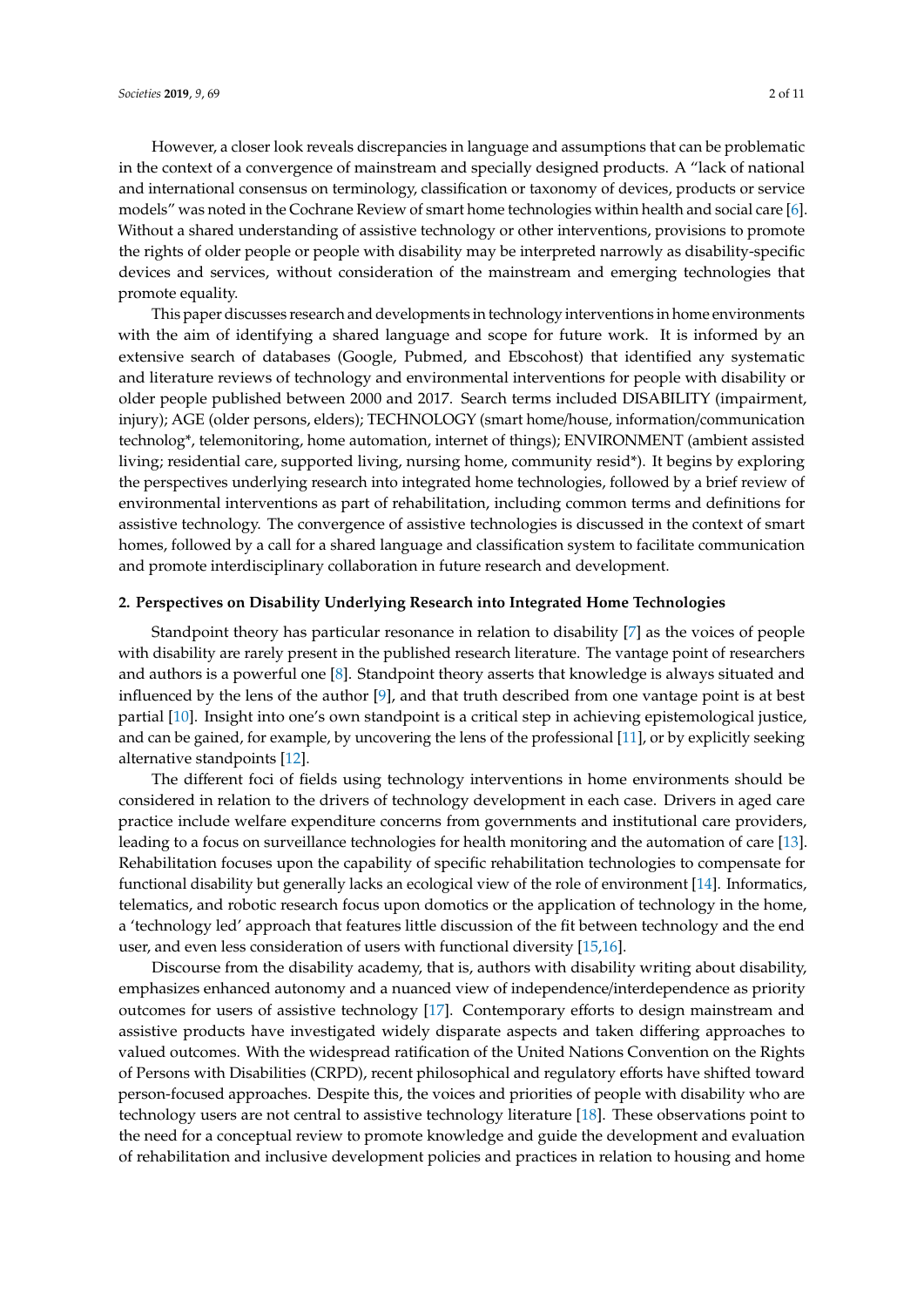environments for people with disability. This begins by identifying a framework in which disability is understood in relation to technology and other environmental factors.

## **3. Framework for Understanding Functioning and Technology as Environmental Factors**

There are a range of frameworks to describe the devices, infrastructure, systems, and environments incorporated into interventions to enable people with disability in their homes, for example [\[19,](#page-8-10)[20\]](#page-8-11). The International Classification of Functioning, Disability and Health (ICF) has been widely adopted in research studies and mapped to policies and interventions, including those related to the CPRD [\[21\]](#page-8-12).

The ICF emerged in response to longstanding debates between the disability academy and proponents of the medical model regarding the process of disability creation [\[22\]](#page-8-13). Developed by committees comprising a range of stakeholder standpoints, including those of disabled persons' organizations, the ICF set out to capture the role of personal and contextual factors alongside variations in body structure and function, and to identify human activity and participation [\[23\]](#page-8-14). Through this framework, the World Health Organization identifies a range of environmental factors, including the built environment, assistive products, and mainstream technologies, as well as services, systems, and policies that can both facilitate outcomes or create barriers. Dialogue is ongoing regarding whether the ICF has succeeded in its endeavor [\[24\]](#page-8-15) and how it might be improved [\[25\]](#page-8-16), but it remains a powerful and internationally utilized framework. Crucially, the ICF coding system enables a dualism in recognizing that barriers for one individual may in fact be facilitators for others (for example narrow walkways preventing a turning space for a power wheelchair user may facilitate wayfinding for a deafblind individual), and in comparing one's capacity in a standard environment to their performance in daily life. The next sections review rehabilitation and the incorporation of technologies and environmental modifications as part of assistive technology interventions.

#### **4. Environmental Interventions as Part of Rehabilitation**

Enabling environments are strongly linked to valued outcomes for people with disability such as autonomy, independence, and participation in a range of life tasks such as employment, community participation, leisure, and overall lifestyle [\[26,](#page-8-17)[27\]](#page-8-18). A significant body of work also suggests the universally designed environments and products can enable function [\[28\]](#page-8-19), and that adapting environmental contexts may be as effective an intervention as remediating an individual's functioning [\[29](#page-8-20)[,30\]](#page-9-0). Communities and individual dwellings are, however, not generally designed with diverse users in mind [\[31\]](#page-9-1). In practice, accessible features are often included into housing builds on an ad hoc basis, with a 'retrofitting' process often needed to see what, if any, features are suitable for older people or people with disability [\[13](#page-8-4)[,32\]](#page-9-2).

Interventions that incorporate technology and environmental modifications to enable functioning are recognized as habilitation, rehabilitation, and assistive technology by the UN and WHO. Some scholars distinguish habilitation as meaning "to enable, or make able" from rehabilitation, meaning "to restore condition, operation or capacity", to highlight the often differing needs of people who acquire impairments through injury or illness compared to people born with impairment [\[33\]](#page-9-3). The WHO adopts rehabilitation as an umbrella term that is inclusive of both, defined as "a set of measures that assist individuals who experience, or are likely to experience, disability to achieve and maintain optimal functioning in interaction with their environments" [\[34\]](#page-9-4). The next section reviews some of the common terms and definitions for assistive technology interventions that fall under this umbrella term of rehabilitation.

#### **5. Common Terms and Definitions for Assistive Technology**

Assistive technology, as a subset of health technology, is a key rehabilitation intervention [\[35\]](#page-9-5). Health (or healthcare) technology is defined by the WHO as "the application of organized knowledge and skills in the form of devices, medicines, vaccines, procedures and systems developed to solve a health problem and improve quality of lives" [\[36\]](#page-9-6). Health technology includes medical, assistive,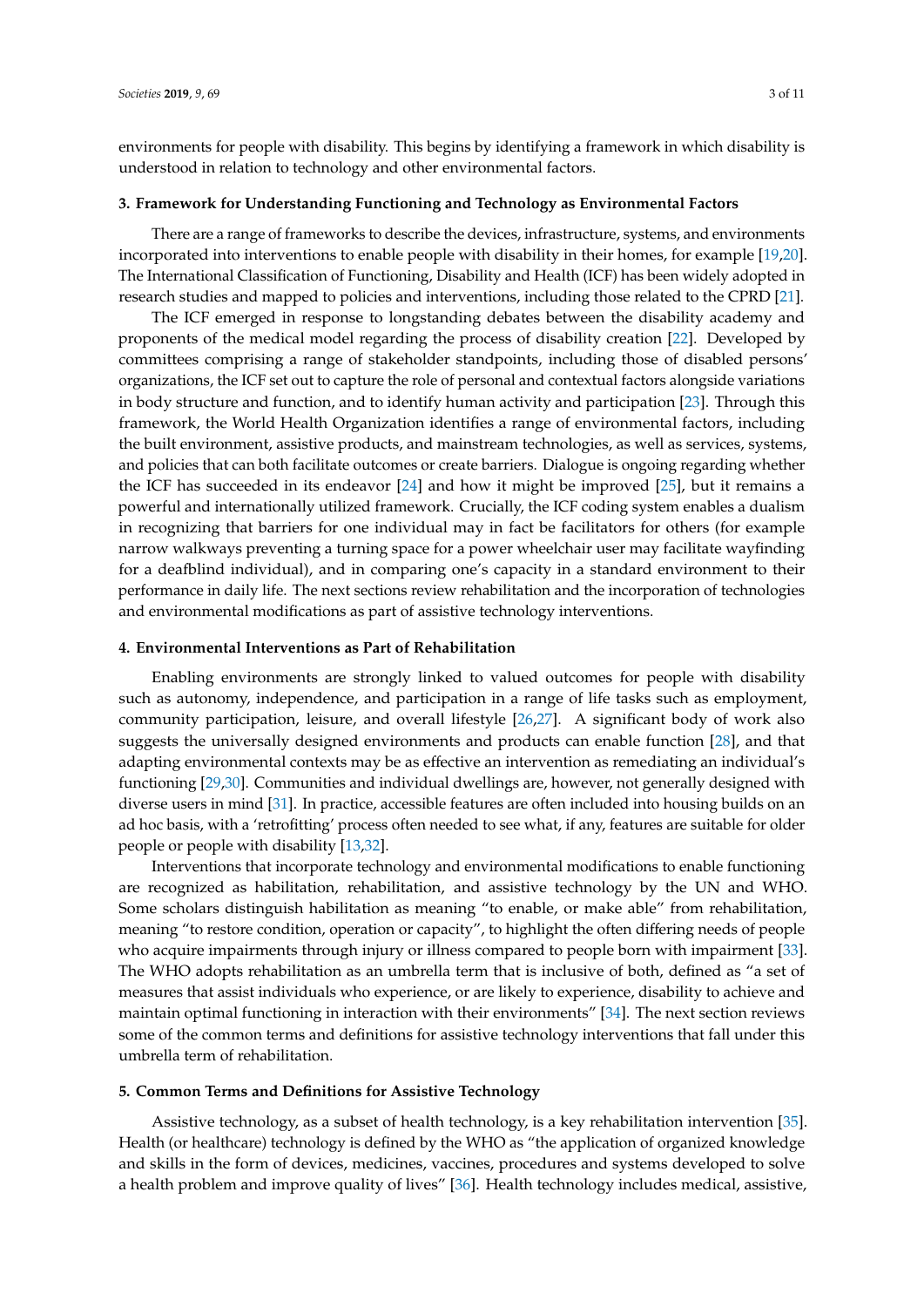and universally designed technologies. These all benefit people with health conditions, but assistive technologies are targeted at functional rather than medical outcomes. Compensation for functional deficits has been a focus of much assistive technology-related rehabilitation research and development, giving less emphasis to remediation of impairments [\[37\]](#page-9-7).

A range of promising evidence exists linking assistive technologies to a range of outcomes including increased autonomy and independence, decreased risk, functional decline and admissions, consumer satisfaction and quality of life, and cost effectiveness [\[38\]](#page-9-8). Products and systems that enhance people's control over activities in their homes are proliferating, as are the range of terms that describe them. Table [1](#page-3-0) provides a glossary of common terms and definitions identified from recent systematic and literature reviews on technology and environmental interventions for people with disability or older people.

<span id="page-3-0"></span>

| <b>Assistive Technology (AT)</b>                          | $^{\prime\prime} \ldots$ inclusive of products, environmental modifications, services,<br>and processes that enable access to and use of these products, specifically by<br>persons with disabilities and older adults" [39] cited on page 3 of [40].<br>Technology designed to be utilized in an assistive technology device or assistive<br>technology service. Section 3(3) of the Assistive Technology Act) [41].                 |
|-----------------------------------------------------------|---------------------------------------------------------------------------------------------------------------------------------------------------------------------------------------------------------------------------------------------------------------------------------------------------------------------------------------------------------------------------------------------------------------------------------------|
| <b>Assistive Products (or AT Devices)</b>                 | Assistive products include especially produced or generally available devices,<br>equipment, instruments, or software used by or for persons with disability<br>for participation<br>$\bullet$<br>to protect, support, train, measure, or substitute for body<br>$\bullet$<br>functions/structures and activities, or<br>to prevent impairments, activity limitations, or participation restrictions<br>$\bullet$<br>(ISO9999, 2016). |
| <b>Assistive Technology Services</b>                      | Any service that directly assists an individual with a disability in the selection,<br>acquisition, or use of an assistive technology device [41].                                                                                                                                                                                                                                                                                    |
| Electronic Assistive Technology (EAT)                     | Refers to a broad range of devices. All electronic assistive technologies use<br>information and communication technology (ICT) as a core component,<br>generating dynamic, often intelligent devices capable of invoking a response<br>following an action by a user. In addition, integration of a networked ICT<br>infrastructure facilitates device communication, widening functional capability<br>and capacity $[6]$ .         |
| <b>Information and Communications</b><br>Technology (ICT) | Extended term for information technology (IT) that stresses the role of unified<br>communications and the integration of telecommunications (telephone lines<br>and wireless signals), computers, as well as necessary enterprise software,<br>middleware, storage, and audio-visual systems, which enable users to access,<br>store, transmit, and manipulate information [42].                                                      |
| <b>Smart Home Technology (SHT)</b>                        | Any technology that automates a home-based activity [43].<br>A smart home is viewed as a holistic and centrally controlled environment that<br>enables interpretation of resident health needs and proactively responds to<br>changes in health [44].                                                                                                                                                                                 |
|                                                           | Personal living spaces of older adults with embedded sensor technologies to<br>promote independence and wellness are termed smart homes [45].<br>Smart houses include devices that have automatic functions and systems that<br>can be remotely controlled by the user to enhance comfort, energy saving,<br>and security for the residents of the house [19].                                                                        |
|                                                           | A residential setting equipped with a set of advanced electronics, sensors,<br>and automated devices specifically designed for care delivery, remote<br>monitoring, early detection of problems or emergency cases, and promotion of<br>residential safety and quality of life [46].                                                                                                                                                  |
| <b>Smart Home and Ambient Assisted</b><br>Living (SHAAL)  | Systems utilize advanced and ubiquitous technologies, including sensors and<br>other devices that are integrated in the residential infrastructure or are<br>wearable, to capture data describing activities of daily living and health-related<br>events $[46]$ .                                                                                                                                                                    |
| Ambient<br><b>Assisted Living</b>                         | Use of information and communication technologies to augment the life<br>environment and make it "smarter" (more adaptable, adaptive) for<br>everybody [47].                                                                                                                                                                                                                                                                          |
| <b>Environmental Adaptations</b>                          | Also termed home modifications or environmental interventions, refers to the<br>alteration of aspects of environment(s) to facilitate access and outcomes for<br>individuals and groups [26].                                                                                                                                                                                                                                         |

**Table 1.** Common terms and definitions.

Table [1](#page-3-0) is included to demonstrate the wide range of overlapping terms and concepts in current usage. It illustrates the contributions of various disciplines to research and development of integrated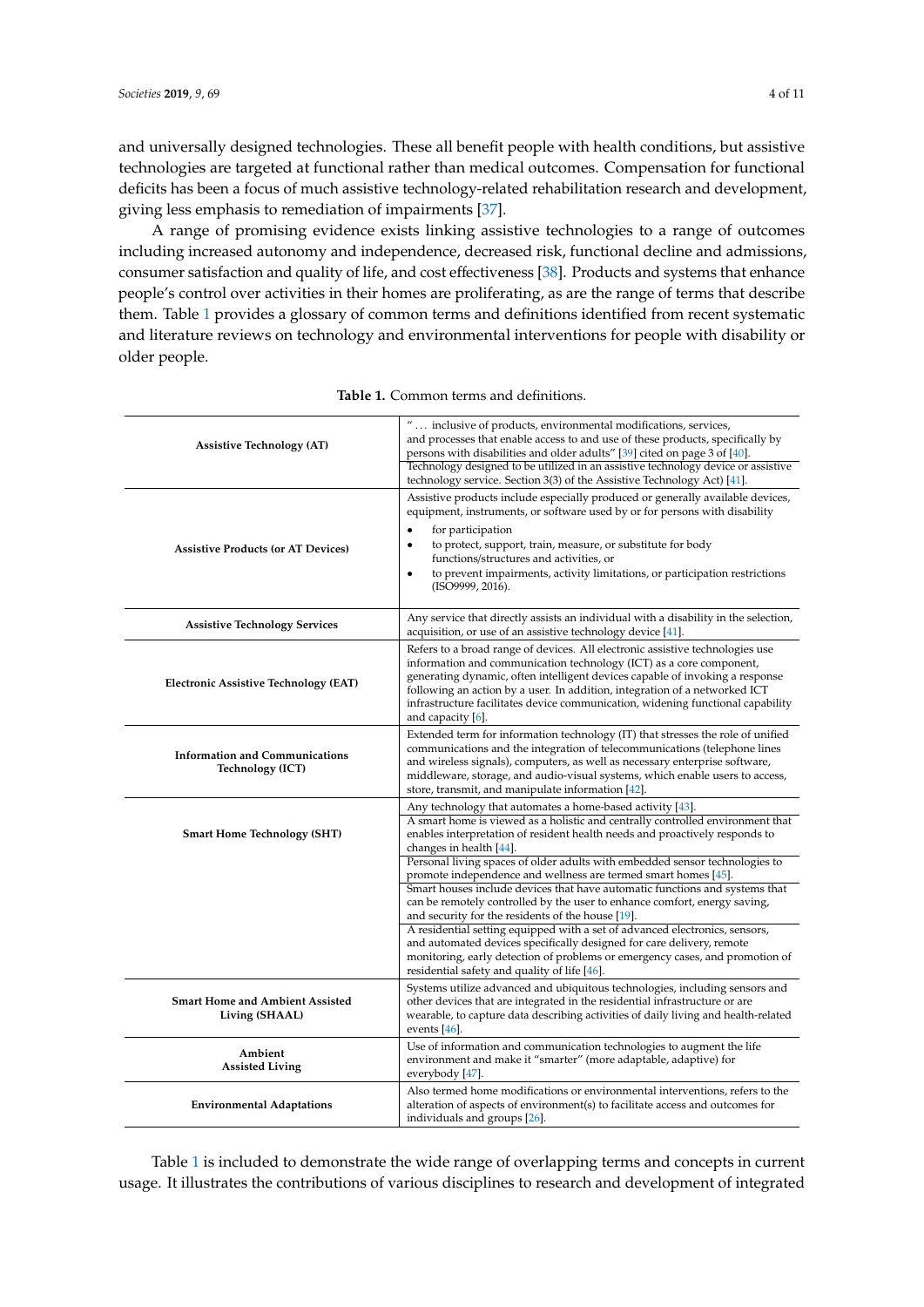home technologies, but also the challenges of comparing or combining data to inform policy or practice, particularly in the context of recent technological advances and trends.

# **6. Interconnectivity between Technologies and Environments**

Terminology and definitions continually adjust in response to a convergence of technologies and to encompass future potentials. If assistive technology is a subset of health technology, then electronic assistive technologies represent a further subset of devices (and services) emerging from fifty years of engineering and telecommunication service development, and with a focus on automation of surveillance and care in the context of the aged care sector [\[13\]](#page-8-4). Similarly, Smart Home and Ambient Assisted Living (SHAAL) systems use sensor-based ubiquitous technologies, either wearable or integrated in the home infrastructure, to capture data describing activities of daily living and health related events.

A range of near-future technology developments include capacitive proximity sensing in smart environments [\[48\]](#page-9-18) and assistance robots and service robots [\[49\]](#page-9-19). Integral to all these systems is machine-to-machine connection, described as the 'internet of things'. This interconnectivity gives rise to the potential use of 'big data' for monitoring purposes in ways that are not yet conceptualized [\[46\]](#page-9-16). A necessary underpinning to the use of these technologies in housing is innovative builds. Future trends in building include building materials that enable signaling, localization, acoustics, and lighting technologies, and the development of multifunction building elements such as walls or ceilings that can integrate devices and their infrastructure [\[50\]](#page-9-20).

## **7. Convergence of Assistive Technologies in Smart Homes**

The last decade has seen mainstream smart home technologies pervade the open housing market. Ambient (built in) technology platforms or protocols that manage environmental context [\[16\]](#page-8-7) are progressively replacing disability-specific electronic aids to daily living. This mainstreaming increases options for people with disability as smart home systems offer a greater range of functions, for example, roof windows automatically closing in case of rain and smart domestic appliances such as fridges that create shopping lists.

A convergence of mainstream and assistive technologies in the home context can be advantageous or marginalizing for people with disability. Many functions previously only available in assistive products are becoming mainstream, but many new mainstream products still lack functions that accommodate human diversity. For example, environmental control systems (ECS) were created specifically to cater to people with disability [\[51\]](#page-9-21), but similar functions can now be found in general consumer products (e.g., Google Home, Amazon Echo) sold by large multi-national companies. However, these mainstream products have not been designed or evaluated in disability-specific research and development contexts, and lack of evidence for their use as rehabilitation interventions contributes to a delay in their adoption, recognition, and funding in health or disability services [\[52\]](#page-9-22). Convergence potentially addresses the aesthetic and design 'lags' that exist between disability-specific and mainstream technology [\[53\]](#page-10-0).

Evidence suggests that many mainstream technology developments have been unhelpful for users with functional limitations. Products such as smartphones often feature complex controls and require extensive digital literacy to be configured and used by people with disability [\[52\]](#page-9-22). Technology-led design may miss the mark in terms of an understanding of user diversity [\[54,](#page-10-1)[55\]](#page-10-2). In one example from the engineering literature, Zhang et al. investigated the impact of technology interfaces designed for 'low' and 'high' intelligence levels [\[56\]](#page-10-3), determining that systems adapted to user diversity are more successful, and concluding user intelligence was an important factor to consider in system design. In this case, engagement with knowledge of brain injury and dementia and their cognitive sequelae in the system design may have been beneficial.

From a housing perspective, designing acceptable smart home technology requires an occupant needs analysis to inform design [\[57\]](#page-10-4). One review however commented that architects "usually consider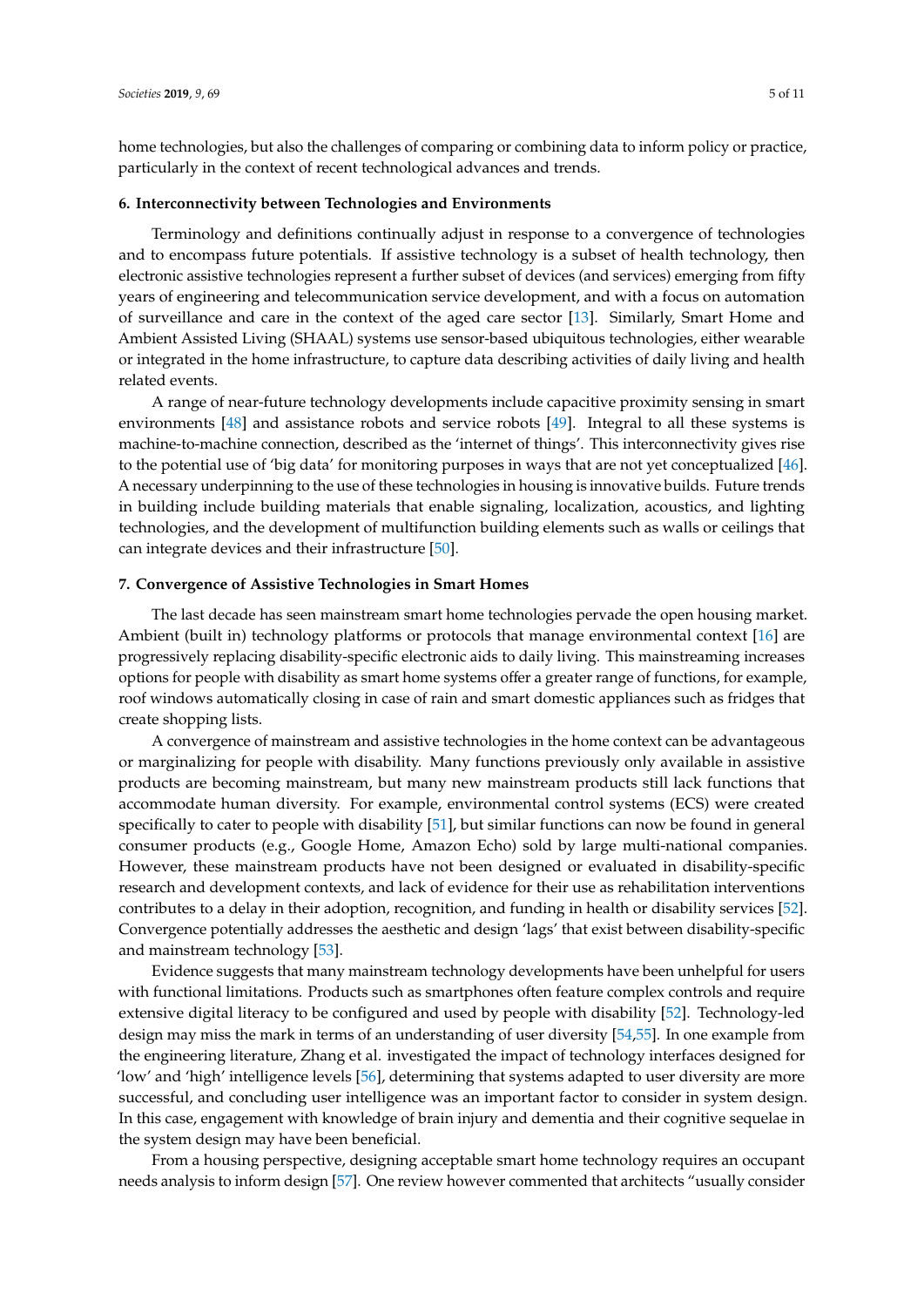automation as a 'necessary evil'" [\[50\]](#page-9-20) and that decisions about technology are made for pragmatic reasons, for example, motion sensors are favored as they are independent from apartment infrastructure. There are demonstrable risks in technology-led design, which fails to comprehend the breadth of human diversity, and to gain collaborative input from representative users [\[43\]](#page-9-13). What is required is an overarching framework for technology within homes to guide designers and developers to be more inclusive.

## **8. Mainstreaming Inclusive Design**

Given the trend toward convergence, the Association for Advancement of Assistive Technology in Europe (AAATE) has considered whether assistive products will disappear in future, due to the adoption of accessibility features in mainstream products [\[47\]](#page-9-17). AAATE acknowledges the "general trend towards a more inclusive society, where the living environment and mainstream products and services will include more features and capabilities that make them usable by a larger percentage of people with functional limitations" [\[47\]](#page-9-17) (p. 10). Information and communication technologies (ICT), for example, will better support people with disability if they are designed to be:

- adaptable (configurable in such a way to tailor to individual user's requirements)
- adaptive (automatically adapting to the user's preferences),
- based on more flexible architectures (mobile and ubiquitous computing, with applications that can be downloaded from the "cloud") [\[47\]](#page-9-17) (p. 10).

However, even if mainstream products adopt the most advanced accessibility features, it is envisioned that a certain percentage of the population will always require specifically-designed assistive products [\[47\]](#page-9-17).

## **9. Future Directions**

For consumers, the future of accessible mainstream housing promises flexible technologies tailored to individuals that are seamlessly integrated into their homes. These technologies potentially enable people to self-manage their health, control their homes and household devices, and connect to services and the community [\[58\]](#page-10-5). To achieve this, the design, implementation, and evaluation of technologies within the home must consider a breadth of disciplines and discourses that contribute to the field, and adopt person-centered design thinking to interactions with technologies and the built environment at home.

Technologies and building principles and developments may emerge from, and be discussed in, widely differing literatures and sectors (see Figure [1\)](#page-6-0). Contributions from a range of disciplines and standpoints must be sought out to contribute to a full picture of home environmental facilitators for people with disability.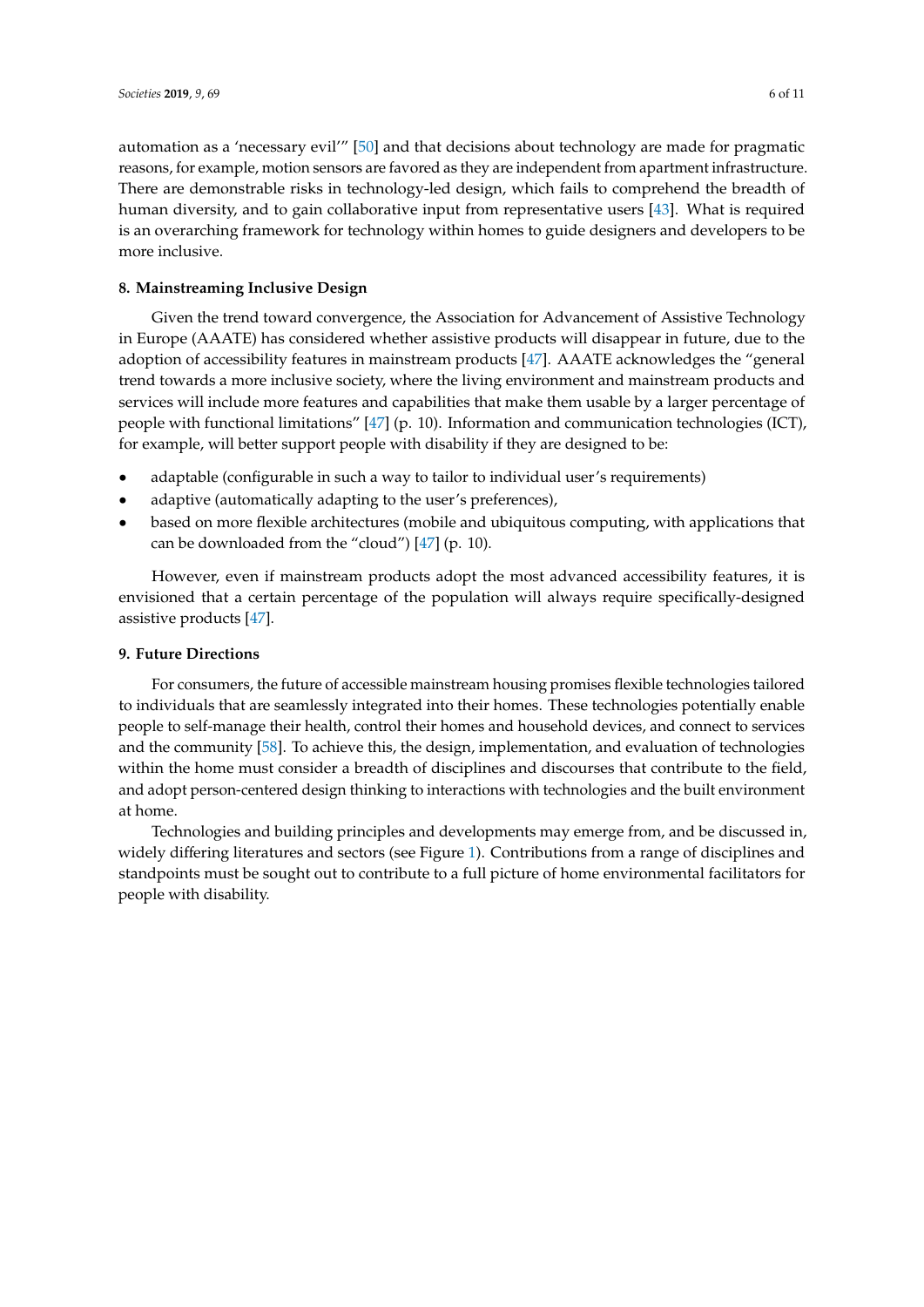Adaptable

(building)

<span id="page-6-0"></span>

**Integrated home technologies** Smart home technology (engineering; ageing) Environmental adaptations (home modifications) (occupational therapy)

Figure 1. Disciplines and discourses related to integrated home technologies.

technology chain or continuum where  $\epsilon$ The relationship between assistive technology and the environment can be conceptualized as a technology chain or continuum whereby features in the environment strongly influence the need for, and effectiveness of, assistive technology [47]. I[n th](#page-9-17)e case of smart homes, it is necessary to The diagram depicted in Figure 2 is proposed as a heuristic approach to ensure any technology  $\frac{1}{2}$ consider both the built environment and interfaces on products and features in the home with which individual user interfaces. Within this diagram, built features include infrastructure (hardwiring, hardwiring, hardwiring, hardwiring, hardwiring, hardwiring, hardwiring, hardwiring, hardwiring, hardwiring, hardwiring, ha residents interact. interact.

<span id="page-6-1"></span>The diagram depicted in Figure 2 is proposed as a heuristic approach to ensure any technology is considered from an integrated perspective, incorporating the build, assistive products, and individual computed support software, monitoring and positioning and positioning and positioning  $\alpha$ user interfaces. Within this diagram, built features include infrastructure (hardwiring, smart home devices such as smart hubs), access features (circulation spaces and reach ranges), and fixtures (keyless entry; lever door openers). Assistive products may include computers, tablets and cognitive support software, monitoring and positioning systems, environment control units, and smartphones User interfaces may be individually configured features of the assistive products, or may be additional elements, such as wireless smart buttons and proximity switches. Use of such a heuristic approach in assembling a solution will maximize 'built potential', that is, the potential of a thoughtful combination of these three elements to minimize the capability gap for people with disability. disability. y coo entry, lever door openers). Those products hay include comparers, takens and cognition



**Figure 22.** Three elements of integrated home technologies. **Figure 2.** Three elements of integrated home technologies.

Consistent terminology is an essential in designing, describing, and reporting on integrated Consistent terminology is an essential in designing, describing, and reporting on integrated home home technologies. When the person is the starting point for technology design, the person– technologies. When the person is the starting point for technology design, the person–technology  $\emph{interface}$  (user interface) and the environment of use (home) come into focus, as well as technologies and devices to deliver the planned outcomes.

This paper has described diverse perspectives on the integration and use of technology in the This paper has described diverse perspectives on the integration and use of technology in the homes of older people and people with disability. It acknowledges the dynamic context of 'digital frictions', where disability activism engages with and contests dominant assumptions driving research and development in this sector [\[59\]](#page-10-6). Given the rapid changes and technological advances, we advocate for the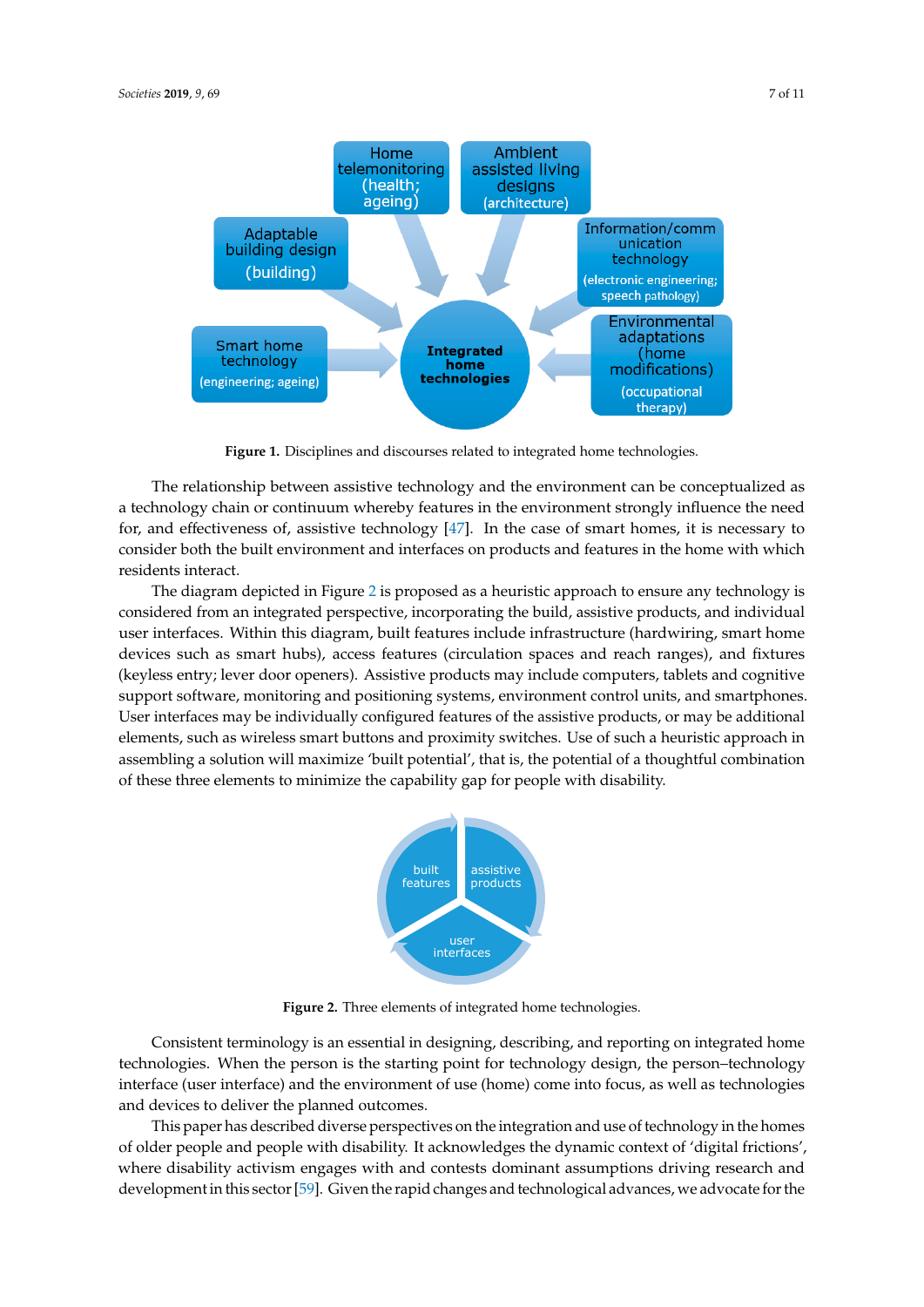adoption and use of internationally applicable classifications and terminology. International standards are coordinated by the International Organization for Standardization developed through a volunteer workforce of international member experts, inclusive of a range of stakeholders. The ingredients of integrated home technologies are addressed by the International Standard: Assistive Products for Persons with Disability (ISO 9999) which covers all assistive products, especially produced or generally available, for persons with disability [\[60\]](#page-10-7). ISO 9999 is revised every four years by international member experts, with public comment and balloting processes to capture feedback from diverse stakeholders. This dynamic and contemporary standard, adopted by many international jurisdictions to guide assistive technology provision, may provide the overarching framework and shared language required by these diverse bodies of enquiry.

## **10. Conclusions**

'Smart homes' with connected technologies integrated into the building are increasingly utilized to support and enable people with disability. Currently, "ambiguity exists around how academics, service providers and service users categorize the integration and use of electronic assistive technology" [\[6\]](#page-7-5). This limits the usefulness of the evidence base in determining optimal ways to integrate technologies and housing design to meet diverse needs. An integrated, person-centered approach to the design of technology products and building ingredients is needed, alongside consideration of a breadth of disciplines that adopt different terms to describe goals and interventions. Further work is required to articulate the design and rehabilitative factors that match and adapt the technologies and home environments to meet individual needs and promote rights and inclusion. A shared language and classification system is a starting point for this work.

**Author Contributions:** N.L. conceptualized and drafted the article based on an initial literature review. E.S. revised the article and updated the literature. Both authors read and approved the final manuscript.

**Funding:** This research received no external funding.

**Acknowledgments:** This article was conceptualized whilst the first author was a Research Fellow with the Summer Foundation, who are acknowledged for their vision and leadership in housing young people at risk of residential-aged care.

**Conflicts of Interest:** The authors declare no conflict of interest.

#### **References**

- <span id="page-7-0"></span>1. Shakespeare, T. Disability: Suffering, Social Oppression, or Complex Predicament? In *The Contingent Nature of Life: Bioethics and Limits of Human Existence*; Rehmann-Sutter, C., Mieth, D., Eds.; Springer: Dordrecht, The Netherlands, 2008; pp. 235–246.
- <span id="page-7-1"></span>2. Lawton, M.P.; Nahemow, L. Ecology and the aging process. In *The Psychology of Adult Development and Aging*; Eisdorfer, C., Lawton, M.O., Eds.; American Psychological Association: Washington, DC, USA, 1973; pp. 619–674.
- <span id="page-7-2"></span>3. Nussbaum, M. *Creating Capabilities: The Human Development Approach*; Harvard University Press: Boston, MA, USA, 2011.
- <span id="page-7-3"></span>4. Law, M.; Cooper, B.; Strong, S.; Stewart, D.; Rigby, P.; Letts, L. The person-environment-occupation model: A transactive approach to occupational performance. *Can. J. Occup. Ther.* **1996**, *63*, 186–192. [\[CrossRef\]](http://dx.doi.org/10.1177/000841749606300103)
- <span id="page-7-4"></span>5. Law, M. The environment: A focus for occupational therapy. *Can. J. Occup. Ther.* **1991**, *58*, 171–179. [\[CrossRef\]](http://dx.doi.org/10.1177/000841749105800404) [\[PubMed\]](http://www.ncbi.nlm.nih.gov/pubmed/10170862)
- <span id="page-7-5"></span>6. Martin, S.; Kelly, G.; Kernohan, W.; McCreight, B.; Nugent, C. Smart home technologies for health and social care support. *Cochrane Database Syst. Rev.* **2008**, *CD006412*. [\[CrossRef\]](http://dx.doi.org/10.1002/14651858.CD006412.pub2) [\[PubMed\]](http://www.ncbi.nlm.nih.gov/pubmed/18843715)
- <span id="page-7-6"></span>7. Sprague, J.; Hayes, J. Self-determination and Empowerment: A Feminist Standpoint Analysis of Talk about Disability. *Am. J. Community Psychol.* **2000**, *28*, 671–695. [\[CrossRef\]](http://dx.doi.org/10.1023/A:1005197704441) [\[PubMed\]](http://www.ncbi.nlm.nih.gov/pubmed/11043110)
- <span id="page-7-7"></span>8. Fawcett, B.; Hearn, J. Researching others: Epistemology, experience, standpoints and participation. *Int. J. Soc. Res. Methodol.* **2004**, *7*, 201–218. [\[CrossRef\]](http://dx.doi.org/10.1080/13645570210163989)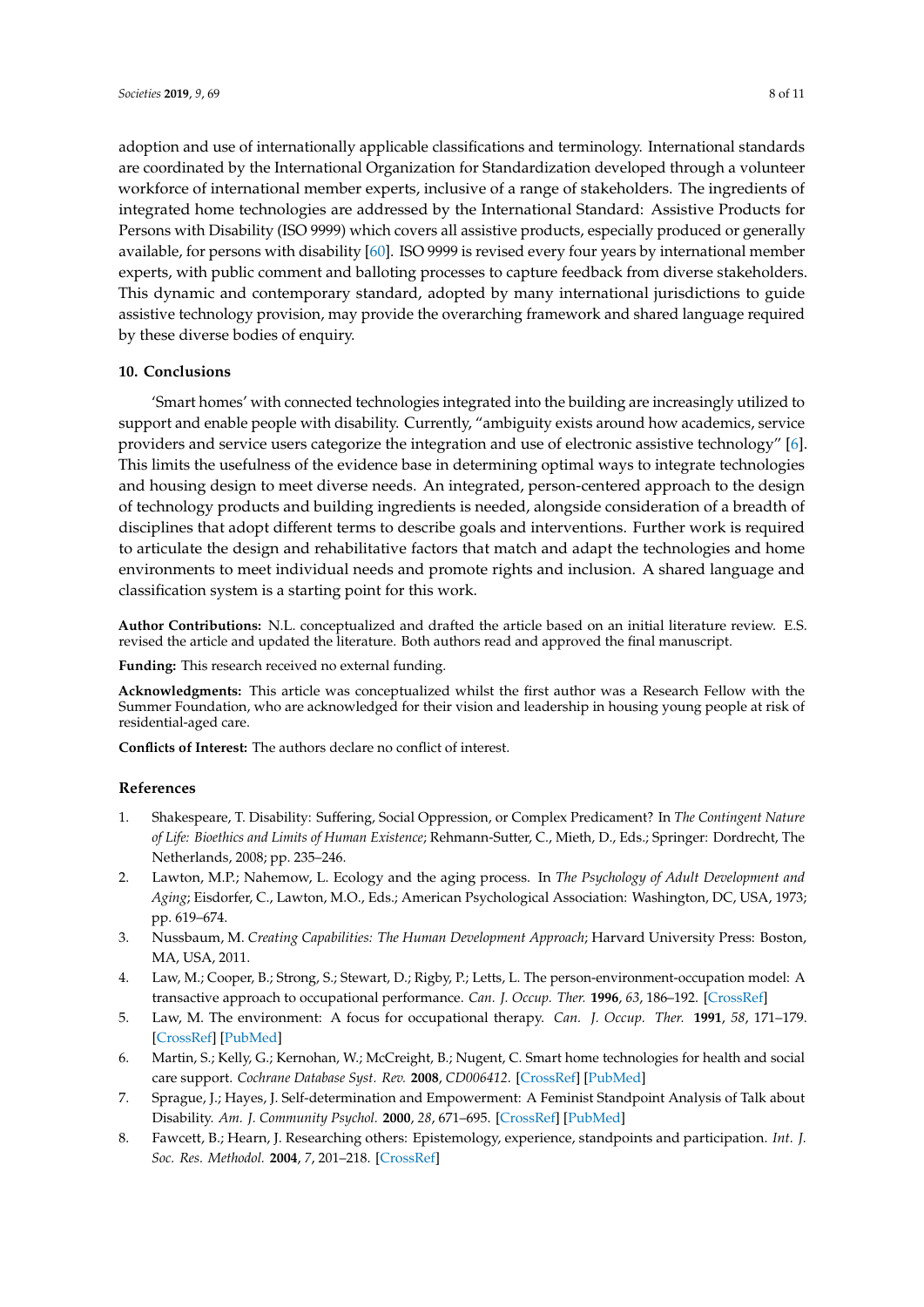- <span id="page-8-0"></span>9. Haraway, D. Situated Knowledges. In *The Feminist Standpoint Theory Reader*; Harding, S., Ed.; Routledge: New York, NY, USA, 2004; pp. 81–101.
- <span id="page-8-1"></span>10. Hekman, S. Truth and Method. In *The Feminist Standpoint Theory Reader*; Harding, S., Ed.; Routledge: New York, NY, USA, 2004.
- <span id="page-8-2"></span>11. Rist, P.; Freas, D.; Maislin, G.; Stineman, M. Recovery from Disablement: What functional abilities do rehabilitation professionals value the most? *Arch. Phys. Med. Rehabil.* **2008**, *89*, 1600–1606. [\[CrossRef\]](http://dx.doi.org/10.1016/j.apmr.2007.11.060) [\[PubMed\]](http://www.ncbi.nlm.nih.gov/pubmed/18597736)
- <span id="page-8-3"></span>12. Schraner, I.; de Jonge, D.; Layton, N.; Bringolf, J.; Molenda, A. Using the ICF in Economic Analyses of Assistive Technology Systems: Methodological Implications of a User Standpoint. *Disabil. Rehabil.* **2008**, *30*, 916–926. [\[CrossRef\]](http://dx.doi.org/10.1080/09638280701800293)
- <span id="page-8-4"></span>13. Doughty, K. *Introducing the 3rd Era of Care, and 7 Waves of TLC Applications*; i-CUHTec: London, UK, 2016.
- <span id="page-8-5"></span>14. Frontera, W.; Bean, J.; Damiano, D.; Fried-Oken, M.; Jette, A.; Jung, R.; Lieber, R.; Malec, J.; Mueller, M.; O'ttenbacher, K.; et al. Rehabilitation Research at the National Institutes of Health: Moving the Field Forward (Executive Summary). *Arch. Phys. Med. Rehabil.* **2017**, *98*, 795–803. [\[CrossRef\]](http://dx.doi.org/10.1016/j.apmr.2017.02.001)
- <span id="page-8-6"></span>15. Demiris, G.; Thompson, H. Smart homes and ambient assisted living applications: From data to knowledgeempowering or overwhelming older adults? Contribution of the IMIA Smart Homes and Ambient Assisted Living Working Group. *Yearb. Med. Inform.* **2011**, *6*, 51–57.
- <span id="page-8-7"></span>16. Hakansson, A.; Hartung, R. An infrastructure for individualised and intelligent decision-making and negotiation in cyber-physical systems. *Procedia Comput. Sci.* **2014**, *35*, 822–831. [\[CrossRef\]](http://dx.doi.org/10.1016/j.procs.2014.08.248)
- <span id="page-8-8"></span>17. Shakespeare, T.; Watson, N. Beyond models: Understanding the complexity of disabled people's lives. In *New Directions in the Sociology of Chronic and Disabling Conditions: Assaults on the Lifeworld*; Palgrave Macmillan: Basingstoke, UK, 2010; pp. 57–76.
- <span id="page-8-9"></span>18. Lenker, J.; Harris, F.; Taugher, M.; Smith, R. Consumer perspectives on assistive technology outcomes. *Disabil. Rehabil. Assist. Technol.* **2013**, *8*, 373–380. [\[CrossRef\]](http://dx.doi.org/10.3109/17483107.2012.749429) [\[PubMed\]](http://www.ncbi.nlm.nih.gov/pubmed/23350880)
- <span id="page-8-10"></span>19. Stefanov, D.; Bien, Z.; Bang, W. The smart house for older persons and persons with physical disabilities: Structure, technology arrangements, and perspectives. *IEEE Trans. Neural Syst. Rehabil. Eng.* **2004**, *2*, 228–250. [\[CrossRef\]](http://dx.doi.org/10.1109/TNSRE.2004.828423) [\[PubMed\]](http://www.ncbi.nlm.nih.gov/pubmed/15218937)
- <span id="page-8-11"></span>20. Chan, M.; Campo, E.; Estève, D.; Fourniols, J.Y. Smart homes—Current features and future perspectives. *Maturitas* **2009**, *64*, 90–97. [\[CrossRef\]](http://dx.doi.org/10.1016/j.maturitas.2009.07.014) [\[PubMed\]](http://www.ncbi.nlm.nih.gov/pubmed/19729255)
- <span id="page-8-12"></span>21. Cerniauskaite, M.; Quintas, R.; Boldt, C.; Raggi, A.; Cieza, A.; Bickenbach, J.E.; Leonardi, M. Systematic literature review on ICF from 2001 to 2009: Its use, implementation and operationalization. *Disabil. Rehabil.* **2011**, *33*, 281–309. [\[CrossRef\]](http://dx.doi.org/10.3109/09638288.2010.529235)
- <span id="page-8-13"></span>22. *Implementing the Social Model of Disability: Theory and Research*; Barnes, C.; Mercer, G. (Eds.) The Disability Press: Leeds, UK, 2004.
- <span id="page-8-14"></span>23. World Health Organization. *International Classification of Functioning Disability and Health (ICF)*; WHO: Geneva, Switzerland, 2001.
- <span id="page-8-15"></span>24. Levasseur, M.; Derosiers, J.; St-Cyr, D.T. Comparing the Disability Creation Process and International Classification of Functioning, Disability and Health Models. *Can. J. Occup. Ther.* **2007**, *74*, 233–242. [\[CrossRef\]](http://dx.doi.org/10.1177/000841740707405S02)
- <span id="page-8-16"></span>25. Heerkens, Y.F.; de Weerd, M.; Huber, M.; de Brouwer, C.P.M.; van der Veen, S.; Perenboom, R.J.M.; van Gool, C.H.; ten Napel, H.; van Bon-Martens, M.; Stallinga, H.A.; et al. Reconsideration of the scheme of the international classification of functioning, disability and health: Incentives from the Netherlands for a global debate. *Disabil. Rehabil.* **2017**. [\[CrossRef\]](http://dx.doi.org/10.1080/09638288.2016.1277404)
- <span id="page-8-17"></span>26. Letts, L.; Rigby, P.; Stewart, D. *Using Environments to Enable Occupational Performance*; SLACK Incorporated: Thorofare, NJ, USA, 2003.
- <span id="page-8-18"></span>27. Gray, D.; Gould, M.; Bickenbach, J. Environmental barriers and disability. *J. Archit. Plan. Res.* **2003**, *20*, 29–37.
- <span id="page-8-19"></span>28. Steinfeld, E. Advancing Universal Design. In *The State of the Science in Universal Design: Emerging Research and Developments*; Maisel, J.L., Ed.; Bentham Sciences Publishers, State University of New York at Buffalo: Buffalo, NY, USA, 2010; pp. 1–19.
- <span id="page-8-20"></span>29. Darrah, J.; Law, M.C.; Pollock, N.; Wilson, B.; Russell, D.J.; Walter, S.D.; Rosenbaum, P.; Galuppi, B. Context therapy: A new intervention approach for children with cerebral palsy. *Dev. Med. Child. Neurol.* **2011**, *53*, 615–620. [\[CrossRef\]](http://dx.doi.org/10.1111/j.1469-8749.2011.03959.x)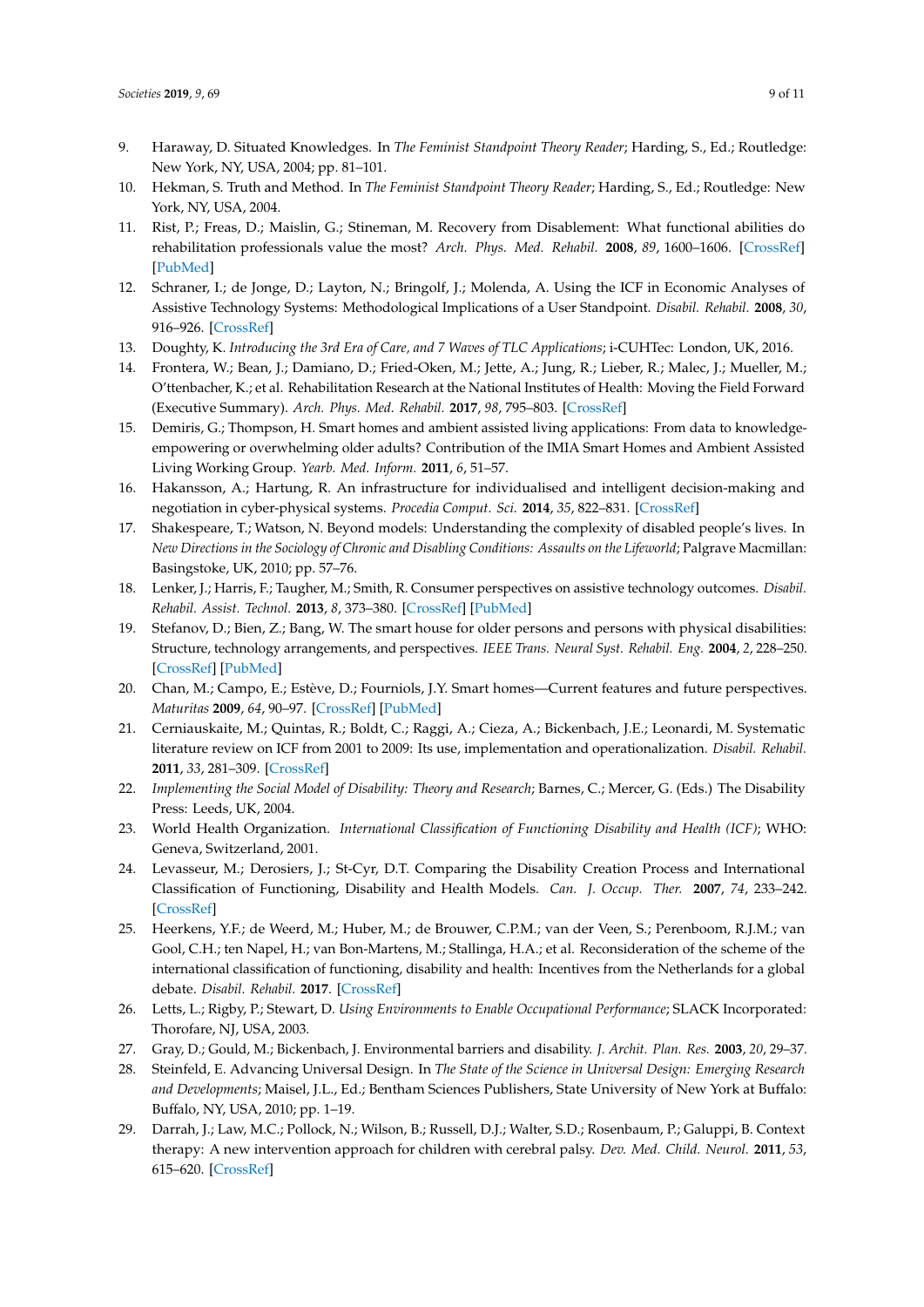- <span id="page-9-0"></span>30. Anaby, D.; Law, M.; Coster, W.; Bedell, G.; Khetani, M.; Avery, L.; Teplicky, R. The Mediating Role of the Environment in Explaining Participation of Children and Youth with and without Disabilities Across Home, School, and Community. *Arch. Phys. Med. Rehabil.* **2014**, *95*, 908–917. [\[CrossRef\]](http://dx.doi.org/10.1016/j.apmr.2014.01.005)
- <span id="page-9-1"></span>31. Sanford, J.A. *Design for the Ages: Universal Design as A Rehabilitation Strategy*; Springer: New York, NY, USA, 2012.
- <span id="page-9-2"></span>32. Yuginovich, T.; Soar, J.; Su, Y. Impact analysis of Smart Assistive Technologies for people with dementia. In Proceedings of the COINFO, Information Sharing in the Cloud, Nanjing, China, 23–25 November 2012.
- <span id="page-9-3"></span>33. Rehabilitation International's Position Paper on the Right to [Re]Habilitation. Available online: [www.un.org](www.un.org/esa/socdev/enable/rights/ahc3ri.pdf)/ esa/socdev/enable/rights/[ahc3ri.pdf](www.un.org/esa/socdev/enable/rights/ahc3ri.pdf) (accessed on 20 May 2019).
- <span id="page-9-4"></span>34. World Health Organization; World Bank. *The World Report on Disability*; WHO: Geneva, Switzerland, 2011.
- <span id="page-9-5"></span>35. Bauer, S.; Elsaesser, L.; Scherer, M.; Sax, C. Promoting a standard for assistive technology service delivery. *Technol. Disabil.* **2014**, *26*, 39–48. [\[CrossRef\]](http://dx.doi.org/10.3233/TAD-140403)
- <span id="page-9-6"></span>36. World Health Organization. World Health Assembly Resolution on Health Technologies (WHA60.29). Available online: www.who.int/medical\_devices/[resolution\\_wha60\\_29-en1.pdf?ua](www.who.int/medical_devices/resolution_wha60_29-en1.pdf?ua=1)=1 (accessed on 31 July 2019).
- <span id="page-9-7"></span>37. Elsaesser, L.-J.; Bauer, S. Provision of assistive technology services method (ATSM) according to evidence-based information and knowledge management. *Disabil. Rehabil. Assist. Technol.* **2011**, *6*, 386–401. [\[CrossRef\]](http://dx.doi.org/10.3109/17483107.2011.557763) [\[PubMed\]](http://www.ncbi.nlm.nih.gov/pubmed/21345000)
- <span id="page-9-8"></span>38. Steel, E.J.; Layton, N.A. Assistive Technology in Australia: Integrating theory and evidence into action. *Aust Occup Ther J.* **2016**, *63*, 381–390. [\[CrossRef\]](http://dx.doi.org/10.1111/1440-1630.12293) [\[PubMed\]](http://www.ncbi.nlm.nih.gov/pubmed/27086661)
- <span id="page-9-9"></span>39. Hersh, M.A.; Johnson, M.A. On modelling assistive technology systems—Part 1: Modelling framework. *Technol. Disabil.* **2008**, *20*, 193–215. [\[CrossRef\]](http://dx.doi.org/10.3233/TAD-2008-20303)
- <span id="page-9-10"></span>40. Cook, A.M.; Polgar, J.M. Chapter 1—Principles of Assistive Technology: Introducing the Human Activity Assistive Technology Model. In *Assistive Technologies*, 4th ed.; Cook, A.M., Polgar, J.M., Eds.; Mosby: St. Louis, MO, USA, 2015; pp. 1–15. [\[CrossRef\]](http://dx.doi.org/10.1016/B978-0-323-09631-7.00001-6pp)
- <span id="page-9-11"></span>41. United States Government Publishing Office. Assistive Technology Act of 1998. United States Government Publishing Office: Washington, DC, USA, 2004.
- <span id="page-9-12"></span>42. FOLDOC Online Dictionary. Available online: [foldoc.org](foldoc.org/)/ (accessed on 20 May 2019).
- <span id="page-9-13"></span>43. Gentry, T. Smart homes for people with neurological disability: State of the art. *Neurorehabilitation* **2009**, *25*, 209–217. [\[CrossRef\]](http://dx.doi.org/10.3233/NRE-2009-0517) [\[PubMed\]](http://www.ncbi.nlm.nih.gov/pubmed/19893189)
- <span id="page-9-14"></span>44. Chung, J.; Demiris, G.; Thompson, H.J. Ethical considerations regarding the use of smart home technologies for older adults: An integrative review. *Annu. Rev. Nurs. Res.* **2016**, *34*. [\[CrossRef\]](http://dx.doi.org/10.1891/0739-6686.34.155) [\[PubMed\]](http://www.ncbi.nlm.nih.gov/pubmed/26673381)
- <span id="page-9-15"></span>45. Reeder, B.; Meyer, E.; Lazar, A.; Chaudhuri, S.; Thompson, H.J.; Demiris, G. Framing the evidence for health smart homes and home-based consumer health technologies as a public health intervention for independent aging: A systematic review. *Int. J. Med. Inform.* **2013**, *82*, 565–579. [\[CrossRef\]](http://dx.doi.org/10.1016/j.ijmedinf.2013.03.007)
- <span id="page-9-16"></span>46. Vimarlund, V.; Wass, S. Big Data, Smart Homes and Ambient Assisted Living. *Imia Yearb.* **2014**, 143–149. [\[CrossRef\]](http://dx.doi.org/10.15265/IY-2014-0011)
- <span id="page-9-17"></span>47. AAATE. *Service Delivery Systems for Assistive Technology in Europe—Position Paper*; AAATE: Linz, Austria, 2012; Available online: https://aaate.net/wp-content/uploads/sites/12/2016/02/[ATServiceDelivery\\_PositionPaper.](https://aaate.net/wp-content/uploads/sites/12/2016/02/ATServiceDelivery_PositionPaper.pdf) [pdf](https://aaate.net/wp-content/uploads/sites/12/2016/02/ATServiceDelivery_PositionPaper.pdf) (accessed on 3 May 2019).
- <span id="page-9-18"></span>48. Braun, A.; Wichert, R.; Kuijper, A.; Fellner, D. Benchmarking sensors in smart environments—Method and use cases. *J. Amb. Intel. Smart. En.* **2016**, *8*, 645–664. [\[CrossRef\]](http://dx.doi.org/10.3233/AIS-160402)
- <span id="page-9-19"></span>49. Centre for Policy on Ageing. *The Potential Impact of New Technologies*; Centre for Policy on Ageing—Rapid review: London, UK, July 2014.
- <span id="page-9-20"></span>50. Labonnote, N.; Høyland, K. Smart home technologies that support independent living: Challenges and opportunities for the building industry—A systematic mapping study. *Intell. Build. Int.* **2015**, *9*, 40–63. [\[CrossRef\]](http://dx.doi.org/10.1080/17508975.2015.1048767)
- <span id="page-9-21"></span>51. Croser, R.; Garrett, R.; Seeger, B.; Davies, P. Effectiveness of electronic aids to daily living: Increased independence and decreased frustration. *Aust. Occup. Ther. J.* **2001**, *48*, 35–44. [\[CrossRef\]](http://dx.doi.org/10.1046/j.1440-1630.2001.00236.x)
- <span id="page-9-22"></span>52. Verdonck, M.; Maye, F. Enhancing occupational performance in the virtual context using smart technology. *Br. J. Occup. Ther.* **2016**, *79*, 385–390. [\[CrossRef\]](http://dx.doi.org/10.1177/0308022615591172)